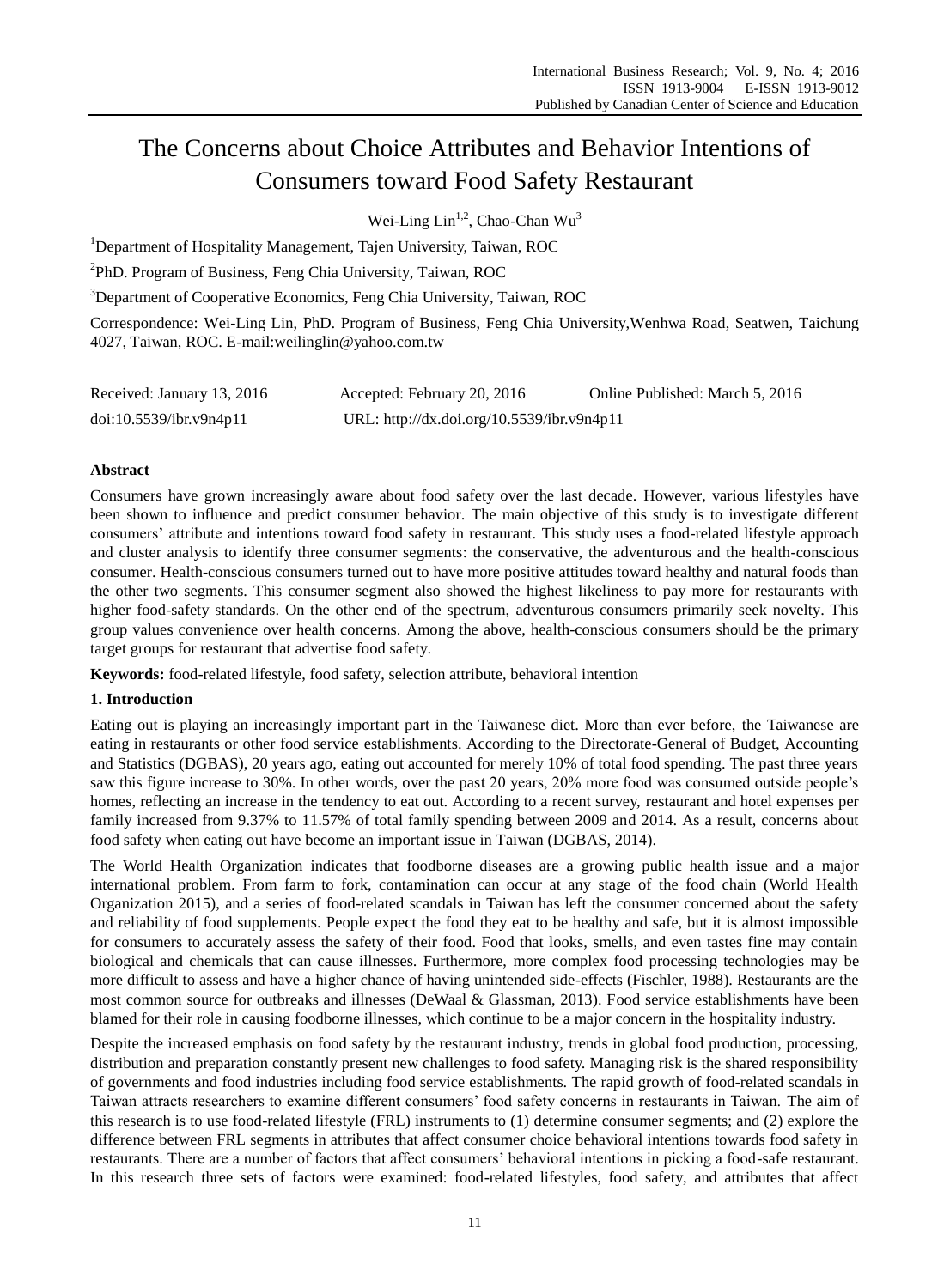selection of restaurants.

#### **2. Literature review**

#### *2.1 Food-related Lifestyle*

The food-related lifestyle (FRL) instrument was originally developed by Grunert and introduced in the mid-1990s (Brunsø & Grunert, 1995; Grunert, Brunsø, & Bisp, 1997) as the most important instrument to measure people's attitudes to food. It has been applied and used in cross-cultural market surveillance, among others (Scholderer , Brunsø, Bredahl, & Grunert, 2004; Ryan, Cowan, McCarthy, & O'Sullivan, 2004; Wycherley, McCarthy, & Cowan, 2008; Fang & Lee, 2009; Grunert et al., 2011). In the Brunsø and Grunert (1995) model, the FRL scale originally constituted of 69 statements measuring 23 dimensions across 5 domains. Ways of shopping refer to consumer shopping behavior. It has six subscales: importance of product information, attitudes to advertising, enjoyment from shopping, specialty shops, price, and shopping list. Quality aspects refer to product benefit. Its six subscales are: health, price-quality relationship, novelty, organic products, taste, and freshness. Cooking methods refer to how much effort and time is put into meal preparation and who is responsible for it. The six subscales: interest in cooking, looking for new ways, convenience, whole family, planning, and woman's task. Consumption situations refer to consumers' social eating habits. There are two subscales: snack versus meal, and social events. Purchasing motives explores what consumers expect from a meal and the importance of such expectations. Three subscales are: self-fulfillment, security, and social relationships (O'Sullivan, Scholderer, & Cowan, 2005 and Ryan et al., 2004). Other study reported that food-related lifestyle dimensions are related to customer purchase behavior (Boer, McCarthy, Cowan & Ryan, 2004). However, the FRL approach attempts to characterize people by the role that food plays in their lives, linking generic food-related attitudes to the achievement of desired consequences (Brunsø, Scholderer, & Grunert, 2004). In this sense, this FRL instrument is suitable to predict consumer attitudes and behavior.

#### *2.2 Restaurant Safety and Consumers' Selection Attributes of Restaurants*

Restaurants are a key end point in the chain from farm to fork as restaurants prepare and cook food for customers. Food safety is particularly important to the food service industry, considering that food safety issues may impact where consumers purchase meals. Food safety and quality cues are motivations for consumers to avoid different degrees of harm and to make restaurant choices (Henson et al., 2006; Kennedy, Worosz, Todd, & Lapinski, 2008; Sneed & Strohbehn, 2008; Worsfold, 2006). Previous studies have identified a number of attributes that consumers consider to be important when selecting restaurants. Jang and Namkung (2009) listed three main factors that affect perceived restaurant quality: service quality, product quality, and atmosphere. Kivela, Inbakaran and Reece (2000) also identified important restaurant choice variables. Their variables included eating comfort at the premises, cleanliness, food freshness, staff appearance, and indoor temperature. Cullen (2004), Kivera et al. (2000), Gregoire, Shanklin, Greathouse, & Tripp (1995) also found that restaurant cleanliness was an important factor for consumers. Similarly, Henson et al. (2006) indicated that cleanliness was the decisive factor when consumers assess food safety in a restaurant.

However, consumers from different segments may have varying restaurant selection criteria. For example, Rahman (2012) found that older customers are more concerned about their health and attach more value to food of food. Soriano (2002) found that young customers are not too concerned about food quality, but customers over 60 years of age named food quality as the most important attribute determining their satisfaction. Higher income groups have chosen ambience and comfort level as their choice variables (Kivela, 1997). Therefore, it is logically assumed that customers with different individual characteristics have different motivations to select a restaurant.

H1: There is significant difference among FRL segments on customers' selection attributes regarding food safe restaurant.

### *2.3 Consumer Behavioral Intentions for Food-safe Products*

Several studies have analyzed the willingness to pay (WTP) for food safety. A paper by Latouche, Rainelli, & Vermersch (1998) concluded that consumers are willing to pay more for food products that carry the label or organic food. Tsakiridou, Zotos, and Mattas (2006) found that consumers would pay up to 35% more for organic products. Boccaletti and Nardella (2000) indicated that 70 percent of participants were unwilling to pay for organic food products. A subset of studies reckons that consumers are willing to pay a premium for certified pesticide-free produce (Ott, 1990 & Eom, 1994). The number of individuals willing to pay more for food-safe products is increasing (Angulo & Gil, 2007). Skuras and Vakrou (2002) analyzed that customers generally are willing to pay a premium for high-quality food products. Concerning consumer characteristics, Davis, Titterington & Cochrane (1995), Govindasamy & Italia (1998), and Thomson (1998) argue that gender, age, income and education may significantly affect purchasing behavior. Aryal, Chaudhar, Pandit & Sharma (2009) revealed that all respondents are accustomed to paying premium for high-quality food, but the level of acceptability varied considerably.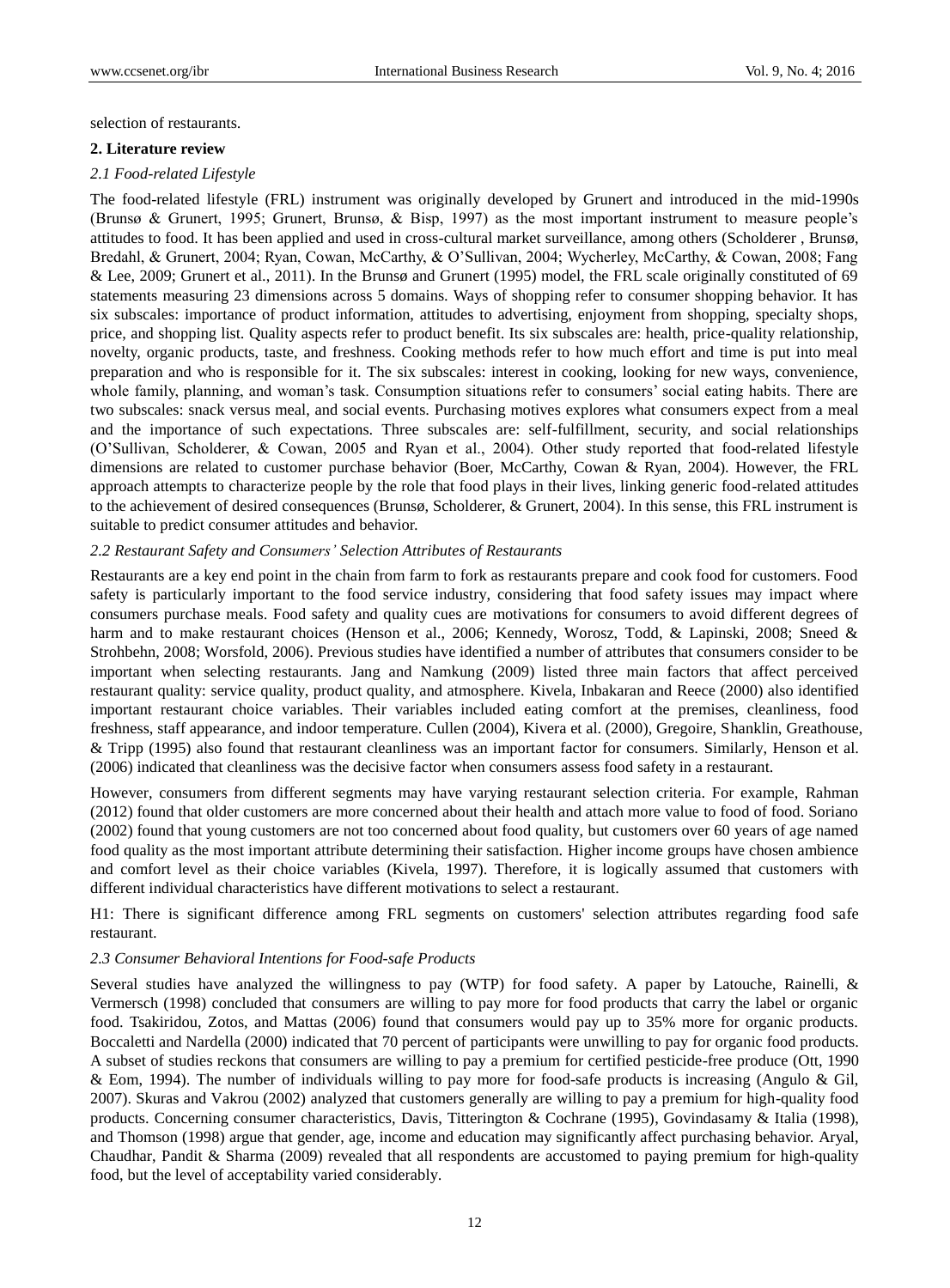Consumers concerned about food safety issue may be willing to pay more to avoid food-related issues. Therefore, overall satisfaction with food safety influences purchasing behavior. The purpose of this paper is to determine the willingness to pay for food safe in restaurant between different FRL segments.

H2: There is significant difference among FRL segments on customers' WTP premium for food safe restaurant.

### **3. Methodology**

The questionnaire used for data collection included four sections: (a) the FRL. The FRL items were allocation from the scale identified by Brunsø and Grunert (1995). Twenty-six items were chosen from previous lifestyle segmentation studies (O'Sullivan et al., 2005; Buckley, Cowan, & McCarthy, 2007; Jang, Kim & Bonn, 2011) and identified through expert reviews. Respondents were asked to indicate their level of agreement with statements. All items are ranked on seven-point scales ranging from (1) "completely disagree" to (7) "completely agree"; (b) the attribute towards issues of food safety in restaurants were selected based on the results of previous consumer research studies (Jang et al., 2011; Shaharudin, Mansor & Elias, 2011, and Harrington, Ottenbacher & Way, 2013). The questions have the form of statements to which respondents indicate their degree of agreement on a seven-point scale ( $1 =$  totally disagree;  $7 =$ totally agree); (c) identifying customers' behavioral intentions. Based on the studies of McCluskey, Grimsrud, Ouchi, & Wahl(2005) willingness to pay premium in which respondents indicate their degree of agreement on a seven-point scale  $(1 = \text{very unlikely}; 7 = \text{very likely})$ ; and  $(d)$  socio-demographic characteristics of the respondents.

Statistical analysis was completed using SPSS 17.0 for descriptive statistics, factor analysis, reliability analysis, cluster analysis, Chi-square tests and ANOVA. Factor analysis is a multivariate statistical technique that seeks to identify structure within a set of observed variables (Stewart, 1981). Two statistics are the Bartlett test and the Kaiser-Meyer-Olkin measure of sampling adequacy. A reliability analysis, using Cronbach's alpha, was used to test the reliability and internal consistency of each of the FRL factors. Similar analyses were conducted on the attitudes to food safety in restaurants. The clustering method used to identify the FRL segments was "K-means", an iterative partitioning method that is preferred to the hierarchical method when dealing with larger datasets (Hartigan & Wong, 1979). Chi-squared tests were employed to identify significant demographic differences across the segments. Finally, the FRL segments were completed using ANOVA analysis, which established significant differences.

## **4. Results**

### *4.1 Socio-demographic Characteristics*

350 survey questionnaires were disseminated to people in Taiwan of over 18 years of age. Participants were asked to complete a questionnaire gathering information on socio-demographic status, FRL, qualities of food safety in restaurants, and willingness to pay.

Table 1 presents demographic profile of respondents. Population age structure by the following percentage: under 20 years (16.5% of sample), 21–30 years (17.8% of sample), 31–40 years (24.9% of sample), 41–50 years (23.6% of sample), and above (17.2% of sample). Distribution of respondents by gender was 45.8% male and 54.2% female. Over half of the respondents (70%) were at least university graduates and about 16.5% had stopped after high school education. About 64.6% of the respondents had a monthly income of NTD \$ 40,000 or less, and about 35.4% earned NTD \$ 40,0001or more. Just over half (55%) of the sample was married.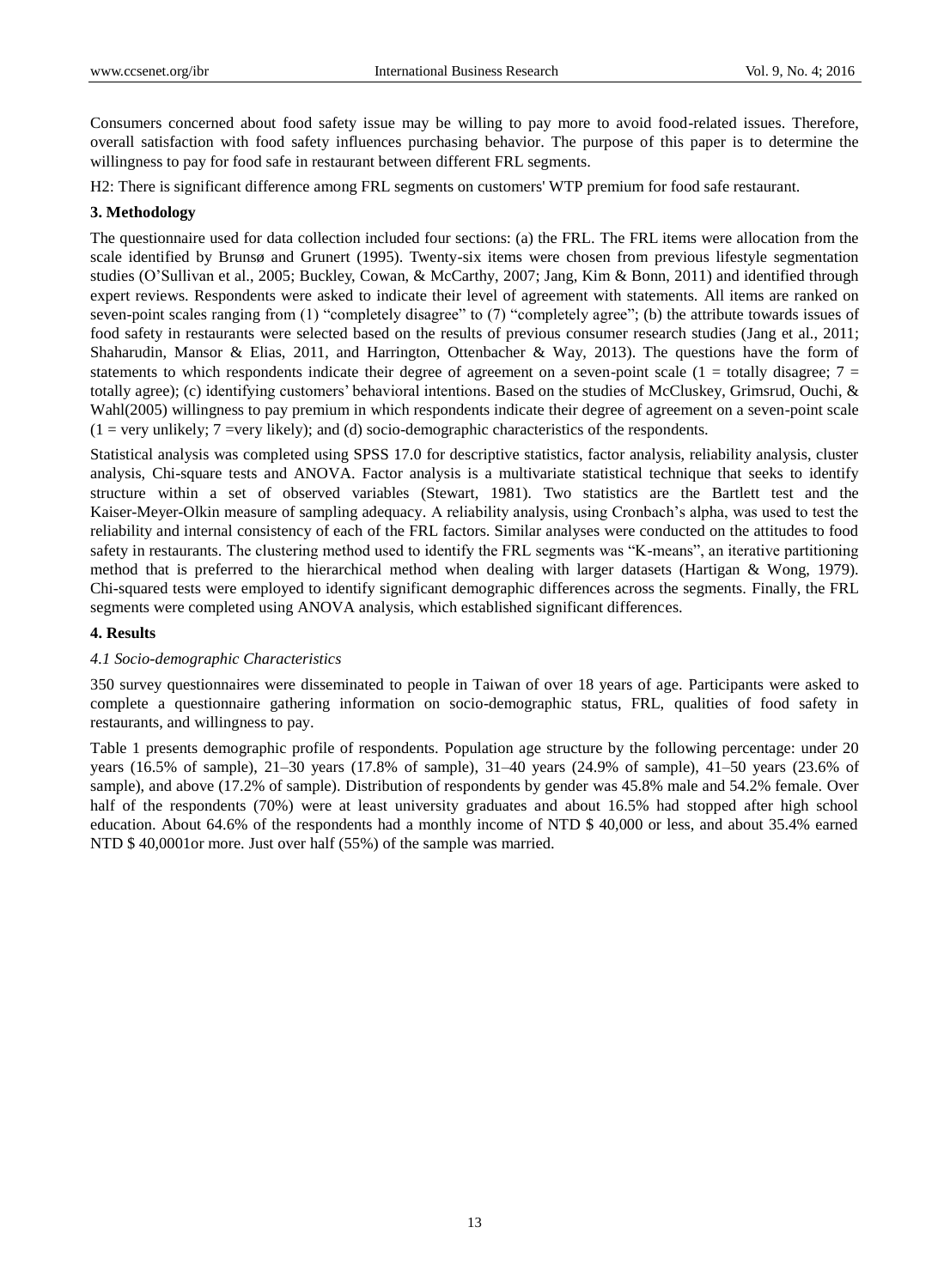| Variable               | Level                     | $\%$ |  |
|------------------------|---------------------------|------|--|
| Gender                 | Male                      | 45.8 |  |
|                        | Female                    | 54.2 |  |
| Age                    | Under 20                  | 16.5 |  |
|                        | $21 - 30$                 | 17.8 |  |
|                        | $31 - 40$                 | 24.9 |  |
|                        | $41 - 50$                 | 23.6 |  |
|                        | Over 51                   | 17.2 |  |
| <b>Education</b> level | Junior high               | 1    |  |
|                        | High school               | 16.5 |  |
|                        | University                | 68.4 |  |
|                        | Graduate school           | 14.1 |  |
| Occupation             | Student                   | 18.2 |  |
|                        | Service industry          | 26.2 |  |
|                        | Hi-tech industry          | 1.7  |  |
|                        | Financial industry        | 1.3  |  |
|                        | <b>Education</b> industry | 11.8 |  |
|                        | Freelance                 | 3.0  |  |
|                        | Retire                    | 7.4  |  |
|                        | other                     | 30   |  |
| Monthly income (NTD)   | $<$ 10,000                | 20.5 |  |
|                        | 10,001-25,000             | 18.2 |  |
|                        | 25,001-40,000             | 25.9 |  |
|                        | 40,001-55,000             | 16.2 |  |
|                        | Over 55,001               | 7.1  |  |
|                        | Over 70,000               | 12.1 |  |
| Marriage               | Single                    | 45.5 |  |
|                        | Married with child        | 48.8 |  |
|                        | Married no child          | 5.7  |  |

#### Table 1. Demographic profile of respondents

*4.2 Factors Determining Food Consumption Behavior*

Table 2 displays the results of the factor analysis divided into groups. Lifestyle elements were analyzed to reveal common elements in consumers' ways of thinking. The original 26 items were divided into 7 factors.

Table 2. Factor analysis of food-related lifestyle (FRL) scale.

| Factor and Nomination of factor     | Eigenvalue | Variance (%) | Crobnach's alpha |
|-------------------------------------|------------|--------------|------------------|
| Factor1: Interest in cooking        | 5.383      | 24.470       | 0.849            |
| Factor2: Social relation            | 2.422      | 11.010       | 0.733            |
| Factor3: Joy of shopping            | 1.574      | 7.156        | 0.700            |
| Factor4: Health and naturalness     | 1.540      | 6.998        | 0.540            |
| Factor5: Novelty                    | 1.381      | 6.277        | 0.806            |
| Factor <sub>6</sub> : Women's tasks | 1.179      | 5.357        | 0.673            |
| Factor7: Price                      | 1.108      | 5.037        | 0.643            |

The Kaiser-Meyer-Olkin (KMO) measure is 0.805. Kaiser (1974) indicates that values greater than 0.8 are good. Thus, the variable set is suitable for factor analysis. The significance of the Bartlett test is 0.000, meaning that the variances in each of the samples are consistent. The total variance explained by the factors was 66.360%. The seven lifestyle related factors were interest in cooking, joy of shopping, social relation, health and naturalness, novelty, women's task, and price.

The reliability test demonstrated that the coefficient of Cronbach's alpha of the seven factors were from 0.540 to 0.849, which surpassed the acceptable criteria for reliability. Similar analyses were performed on the selection attribute for food-safe restaurants.

Table 3 presents information of factor analysis. With a value of 0.898, the Kaiser-Meyer-Olkin (KMO) value is greater than the 0.5 required to be suitable for factor analysis. The significance of the Bartlett test is 0.000; the total variance explained by the factors was 64.365%. The factors are as follows: service quality, naturalness and traceability, hygiene, and convenience. Cronbach's alpha coefficients of the four factors ranged from 0.857 to 0.885.

Table 3. Factor analysis of selection attribute for food-safe restaurants

| Factor and Nomination of factor       | Eigenvalue | Variance $(\%)$ | Cronbanch's alpha |
|---------------------------------------|------------|-----------------|-------------------|
| Factor1: Service quality              | 8.817      | 40.079          | 0.882             |
| Factor2: Naturalness and traceability | 2.261      | 50.354          | 0.878             |
| Factor3: Hygiene                      | 1.918      | 59.072          | 0.857             |
| Factor4: Convenience                  | .165       | 64.365          | 0.885             |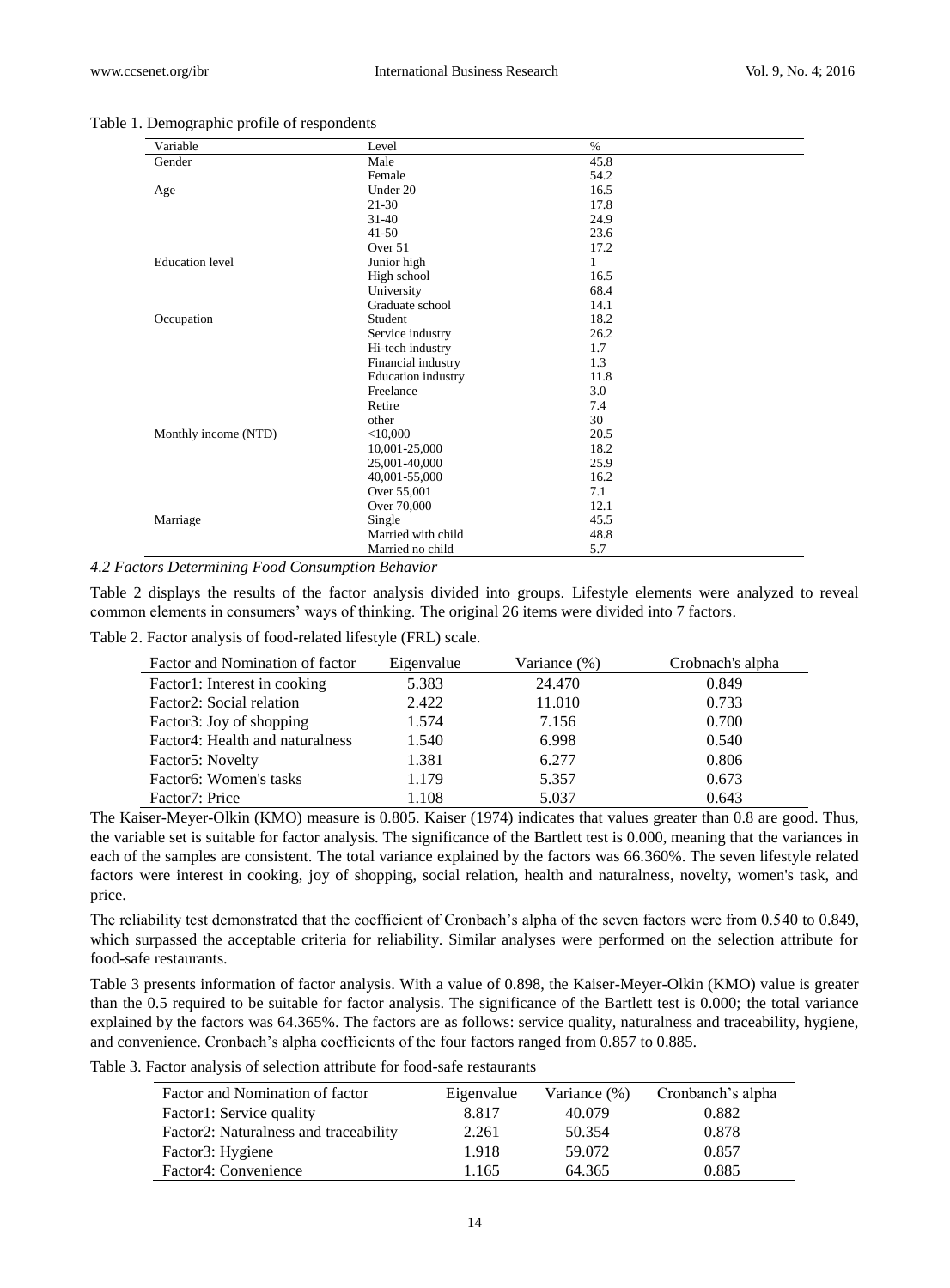## *4.3 Food-related Lifestyle Clusters*

In order to define segments, cluster analysis by the K-means method was conducted based on the seven identified factors. Table 4 presents the results of cluster analysis by the K-means method based on the food-related lifestyle factors. Significant differences ( $p < 0.001$ ) were identified across all 7 factors for the three-cluster solution based on one-way ANOVA. The three distinct segments are "health conscious consumers" (52.0%), "conservatives consumers" (27%), and "adventurous consumers" (21%).

| <b>Factors</b>         | Cluster 1       | Cluster <sub>2</sub> | Cluster3         | F-Value |     |
|------------------------|-----------------|----------------------|------------------|---------|-----|
|                        | Conservative 81 | <b>Adventurous</b>   | Health conscious |         |     |
|                        | 27%             | 21%                  | 52%              |         |     |
| Interest in cooking    | .21778          | .17389               | $-.33544$        | 89.410  | *** |
| Joy of shopping        | $-.05357$       | .04901               | .03170           | 17.782  | *** |
| Social relation        | $-.28794$       | $-.04897$            | .34333           | 10.447  | *** |
| Health and naturalness | .36208          | $-1.39019$           | .37192           | 39.684  | *** |
| Novelty                | $-.19304$       | .48282               | $-.05528$        | 9.270   | *** |
| Women's task           | .75248          | $-12326$             | $-0.75815$       | 23.129  | *** |
| Price                  | .14461          | $-.10242$            | $-.10212$        | 11.675  | *** |

Table 4. Cluster for consumer's food-related lifestyles

\*\*\* *P*<0.001

Cluster 1, or the "Conservative consumer", accounted for 27% of the sample. Conservative consumers enjoyed cooking and are happy to spend time in the kitchen. These consumers generally consider cooking the woman's job and the kitchen the woman's domain. They considered novelty to be less important, but were the more price-conscious. The conservative food consumer is not interested in shopping and particularly uninterested in shopping at specialty stores. They are also uninterested in novel food products. Eating out socially is not even considered important by this group. They value the healthiness of food, but do not consider food advertisement as much as the other groups. These consumers represent the majority of people aged 41–50 and over 50.

Cluster 2, or the "adventurous consumer", accounts for 21% of the sample and is distinguished by the highest importance placed on "novelty" in comparison to other segments ( $p < .001$ ) This segment is strongly motivated to try exotic food and to buy foods that they have never tried before. Adventurous consumers also enthusiastic about shopping and preparing food. Similar to health-conscious consumers, persons belonging to this cluster consider advertisements and enjoy shopping at specialty stores. However, this segment is not price conscious—price means less to them than consumers in any other segment.

Finally, the "health-conscious consumer" from cluster 3 accounts for 52% of the sample. This segment prefers food to be natural and organic. They are not price-conscious shoppers. The health-conscious consumer is more inclined to eat out in a social context. They are least likely to consider cooking the woman's task and have below-average interest in food novelty and price.

### *4.4 Cluster Differences toward Food-safe Restaurants*

A One-Way ANOVA test (Table 5) and chi-square test were used to confirm the three consumers segments in the demographic characteristics, the difference in selection criteria and WTP premium for food-safe restaurants. There were no significant differences in educational level ( $p = 0.988$ ), occupation ( $p = 0.084$ ), income categories ( $p = 0.228$ ) or living area ( $p = 0.083$ ). However, the socio-demographic characteristics were significantly different among the clusters in terms of gender ( $p < .05$ ), age ranges ( $p < .005$ ) and marital status ( $p < .005$ ). No significant differences were found in the factors naturalness and traceability, hygiene, or convenience. A significant difference was detected in one factor that influences the selection of a restaurant: service quality. The health-conscious segment showed higher scores than the other segments, meaning that the health-conscious consumers are significantly more concerned about the service quality of restaurants. This supports part of the first hypothesis.

Table 5. Cluster difference by selection attributes

|                                       | Cluster 1<br>Conservative<br>27% | Cluster <sub>2</sub><br>Adventurous<br>21% | Cluster3<br>Health conscious<br>52% | F-Value |    |
|---------------------------------------|----------------------------------|--------------------------------------------|-------------------------------------|---------|----|
| Factor1: Service quality              | -.1472029                        | $-0.3166099$                               | .2015267                            | 7.388   | ** |
| Factor2: Naturalness and traceability | $-.0405443$                      | $-.0345313$                                | .0347774                            | .196    |    |
| Factor3: Hygiene                      | .0354247                         | $-1064374$                                 | .023376                             | .437    |    |
| Factor4: Convenience                  | $-.0046846$                      | .0233760                                   | $-.0097708$                         | .037    |    |

\*\*  $p < 0.01$ .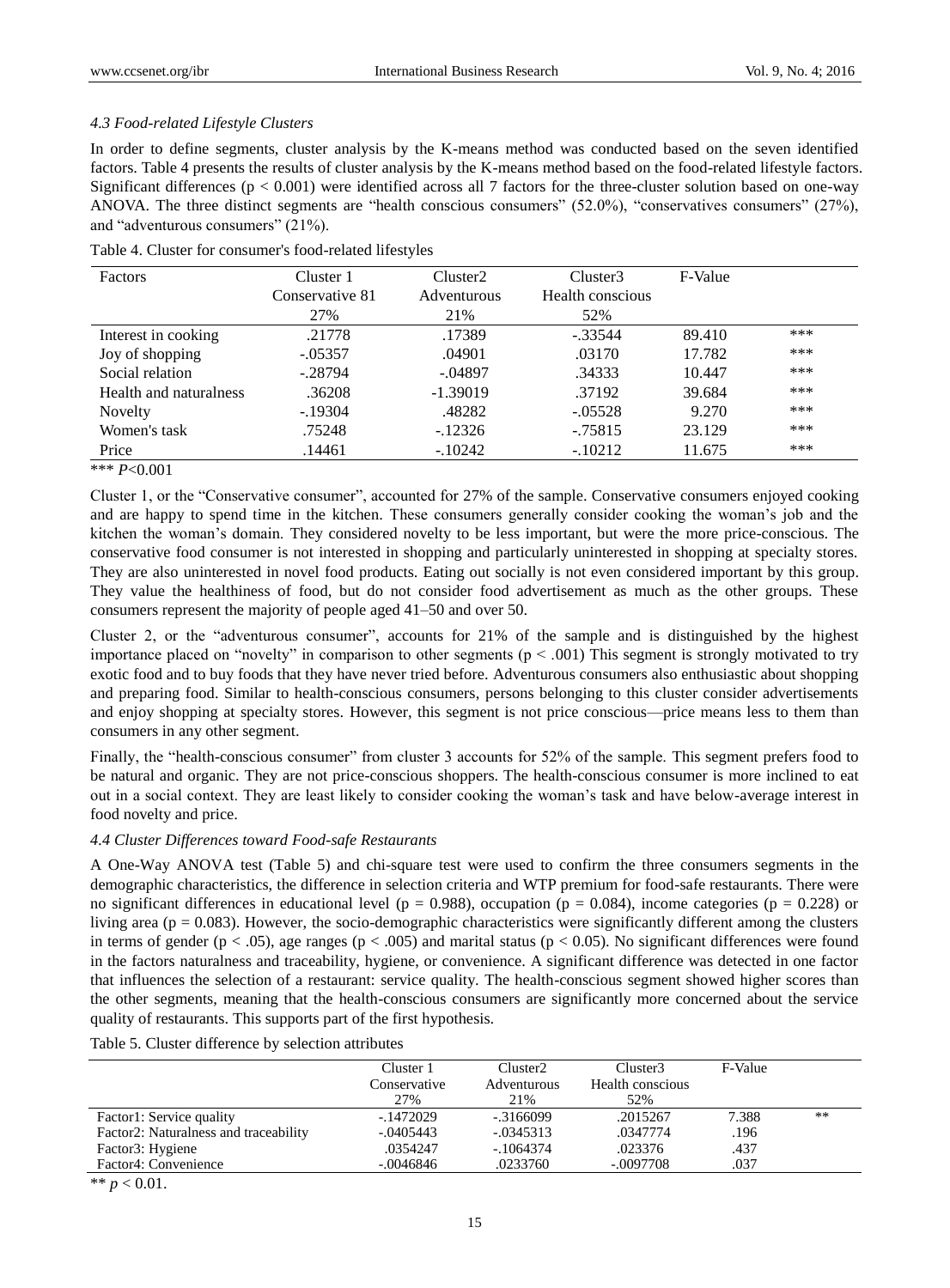The conservative group contained the highest proportion of females (65.4%) and people married with children (60.5%). The adventurous group contained the most men (54.1%) and the highest share of people that live alone (about 60.7% of this segment were single).The health-conscious is slightly dominated by men (51.6%) and most of them are 31–40. The conservative consumers showed the highest mean score for the hygiene criterion, meaning that hygiene is a more decisive criterion for this group, higher even than the other criteria. Adventurous consumers presented the lowest mean score in service quality and hygiene criteria. Their demand for naturalness and traceability is limited; they do not care as much about hygiene and service quality. This segment attaches more value to convenience; leaving the other potentially influential factors largely unconsidered. The health-conscious consumer selects restaurants mainly based on service quality and naturalness and traceability.

The results for the WTP are reported in Table 6. Concerning WTP, a high value (mean = 5.84) was found by all respondents, which means that all customers are will to pay more for a food-safe restaurant. Across the three segments, the ANOVA showed no significant differences regarding the WTP premium. The price was found to correlate negatively with the WTP in all segments. This means that the higher the price of the product, the less likely respondents will pay for it.

| Table 6. Cluster difference by WTP premium |  |  |  |  |  |  |
|--------------------------------------------|--|--|--|--|--|--|
|--------------------------------------------|--|--|--|--|--|--|

|         |    |     | Cluster 1<br>Conservative | Cluster <sub>2</sub><br>Adventurous | Cluster3<br>Health conscious | Total | F-Value |
|---------|----|-----|---------------------------|-------------------------------------|------------------------------|-------|---------|
| Willing | to |     |                           |                                     |                              |       |         |
| premium |    | pay | 5.94                      | 5.69                                | 5.84                         | 5.84  | .922    |
| 10%     |    |     | 5.85                      | 5.41                                | 5.63                         | 5.65  | 2.431   |
| 20%     |    |     | 4.10                      | 3.79                                | 4.13                         | 4.05  | .867    |
| 30%     |    |     | 3.01                      | 2.79                                | 3.08                         | 3.00  | .728    |
| 40%     |    |     | 2.42                      | 2.39                                | 2.52                         | 2.47  | .238    |
| 50%     |    |     | 2.04                      | 2.15                                | 2.12                         | 2.10  | .138    |

## **5. Conclusions**

Food safety issues are receiving greater attention than ever in Taiwan. Restaurant in many developing countries are currently undergoing a profound transformation, with aspects of food quality and safety growing in importance. The results of this study partially support the hypothesis that there is no significant difference in consumers' willingness to pay a premium for safe food.

The study by Zhang (2005) showed that consumers will pay more for safe food while Eom (1994) also found that consumers were willing to pay a substantially higher price for safer produce.

This study used cluster analysis to segment consumers in three groups based on their food-related lifestyles and subsequently identified their attitudes toward food safety at restaurants. The findings of the study should enable restaurant owners to identify their target markets and develop effective marketing strategies. Health-conscious consumers offer strong business potential for food-safe restaurants. The health-conscious group is quite concerned about health and naturalness. This segment attaches great importance to restaurant service quality, naturalness of food, and restaurant hygiene. This consumer segment showed the highest inclination to pay a premium for food safety. The conservative group also gives high priority to natural and organic products, and is more willing to pay premium than the other group—the adventurous group. Adventurous food consumers are extremely novelty seeking and eager to try foods that are new and unfamiliar. This group values convenience most highly in a restaurant. They also showed the lowest willingness to pay premium. Therefore, the adventurous group may not be the ideal targets operators of restaurants that advertise food safety.

#### **6. Limitations**

There are some limitations of the study. Fist, it is focused only on some major city in Taiwan, the results may not be applicable to all consumers in the country. The distinctions were not made between different types of restaurants in this study. Another limitation is that there may be other features influencing selection attributes toward food safe restaurant. Moreover, we just examined basic statistics. If the study had been conducted in different method may have shown different result.

#### **7. Recommendations**

However, it is recommended that future research further investigate particular target groups or geographical areas in order to discern more specific groups. Furthermore, the present study did not focus on any specific type of restaurant. Further research could examine other segments of the restaurant industry (such as fast-food restaurants, fine-dining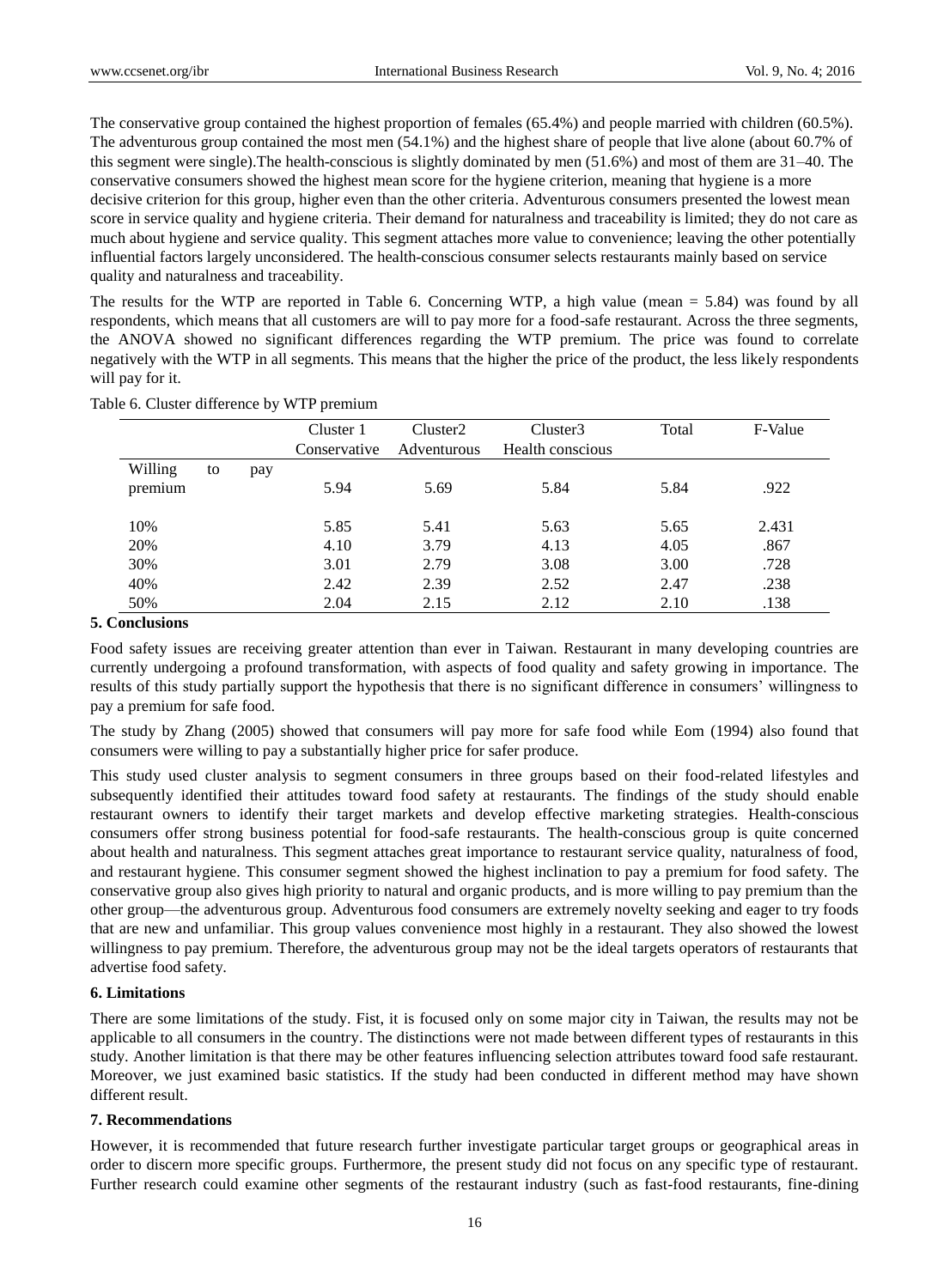restaurants, ethical restaurants etc.). Finally, future studies may use different approaches to move forward.

#### **Reference**

- Angulo, A. M., & Gil, J. M. (2007). Risk perception and consumer willingness to pay for certified beef in Spain. *Food quality prefer, 18*(8), 1106–1117. http://dx.doi.org/10.1016/j.foodqual.2007.05.008
- Aryal, K. P., Chaudhary, P., Pandit, S., & Sharma, G. (2009). Consumers' willingness to pay for organic products: a case from kathmandu valley. *The Journal of Agriculture and Environment, 10*, 12-22. http://dx.doi.org/10.3126/aej.v10i0.2126
- Boccaletti, S., & Nardella, M. (2000).Consumer willingness to pay for pesticide-free fresh fruit and vegetables in Italy. *International Food and Agribusiness Management Review, 3*, 297-310. http://dx.doi.org/10.1016/S1096-7508(01)00049-0
- Boer, M., McCarthy, M., Cowan, C., & Ryan, I. (2004). The influence of lifestyle characteristics and beliefs about convenience food on the demand for convenience foods in the Irish market. *Food quality and preference*, *15*(2), 155–165. http://dx.doi.org/ 10.1016/S0950-3293(03)00054-5
- Brunsø, K., & Grunert, K. G. (1995). Development and testing of a cross-culturally valid instrument: food-related lifestyle. *Advances in consumer research, 22*, 475–480. Retrieved from http://acrwebsite.org/volumes/7790/volumes/v22/NA-22
- Brunsø, K., Scholderer, J., & Grunert, K. G. (2004). Closing the gap between values and behavior: A means-end theory of lifestyle. *Journal of business research*, *57*(6), 665-670. http://dx.doi.org/ 10.1016/S0148-2963(02)00310-7
- Buckley M., Cowan C., & McCarthy, M. (2007). The convenience food market in Great Britain: Convenience foodlifestyle (CFL) segments. *Appetite*, *49*(3), 600–617. http://dx.doi.org/ 10.1016/j.appet.2007.03.226
- Cullen, F. (2004). Factors influencing restaurant selection in Dublin. *Journal of foodservice business research*, *7*(2), 53-84. http://dx.doi.org/ 10.1300/J369v07n02\_05
- Davis, A., Titterington, A. J., & Cochrane, C. (1995). Who Buys Organic Food? A Profile of the Purchasers of Organic Food in Northern Ireland. *British food journal*, *97*(10), 17-23. http://dx.doi.org/ 10.1108/00070709510104303
- DeWaal C. S, & Glassman M. (2013). Outbreak Alert! 2001-2010*. Center for Science in the Public Interest*. Retrieved from: http://cspinet.org/reports/outbreakalert2014.pdf
- Directorate-General of Budget, Accounting and Statistics (2014). *Report on the survey of family income and expenditure.* Retrieved from: http://win.dgbas.gov.tw/fies/doc/result/103.pdf
- Eom, Y. S. (1994). Pesticide residue risk and food safety valuation: A random utility approach. *American journal of agricultural economics, 76*(4), 760. http://dx.doi.org/ 10.2307/1243737
- Fang, C., & Lee, H. (2009) Food-Related Lifestyle Segments in Taiwan: Application of the Food-Related Lifestyle Instrument .*American journal of applied sciences*, *6*(12), 2036-2042. http://dx.doi.org/ 10.3844/ajassp.2009.2036.2042
- Fischler, C. (1988). Food, self and identity. *Social science information*, *27*, 275–292. http://dx.doi.org/10.1177/053901888027002005
- Govindasamy, R., & Italia, J. (1998). Predicting the influence of demographic characteristics on the willingness to pay for fresh fruit and vegetables: A logistic approach. *Journal of food products marketing*, *4*(4), 25-38. http://dx.doi.org/ 10.1300/J038v04n04\_03
- Greek wine consumers. *British food journal, 104*(11), 898-912. http://dx.doi.org/ 10.1108/00070700210454622
- Gregoire, M. B., Shanklin, C. W., Greathouse, K. R., & Tripp, C. (1995). Factors influencing restaurant selection by travelers who stop at visitor information centers. *Journal of travel & tourism marketing*, *4*(2), 41-50. http://dx.doi.org/10.1300/J073v04n02\_03
- Grunert, K. G., Brunso, K., & Bisp, S. (1997). Food-related lifestyle: development of a cross-culturally valid instrument .*MAPP.* Retrieved from: http://pure.au.dk/portal/files/88/wp12.pdf
- Grunert, K. G., Perrea, T., Zhou, Y., Huang, G., Sørensen, B. T., & Krystallis, A. (2011). Is food-related lifestyle (FRL) able to reveal food consumption patterns in non-Western cultural environments? Its adaptation and application in urban China. *Appetite, 56*(2), 357-367. http://dx.doi.org/10.1016/j.appet.2010.12.020
- Harrington, R. J., Ottenbacher, M. C., & Way, K. A. (2013) .QSR Choice: Key restaurant attributes and the role of gender, age and dining rrequency. *Journal of quality assurance in hospitality & tourism, 14*(1), 81-100.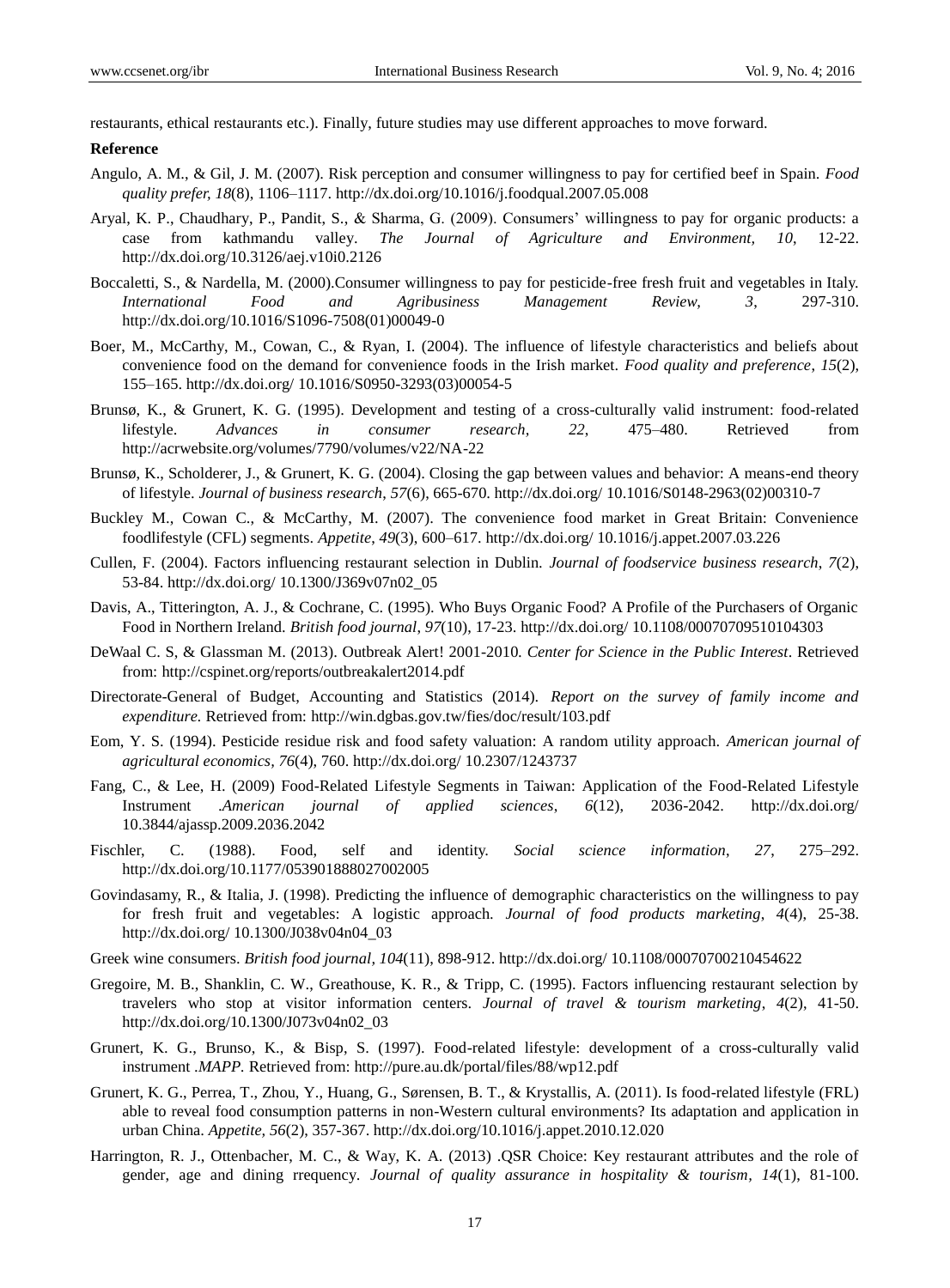http://dx.doi.org/ 10.1080/1528008X.2013.749380

- Hartigan, J. A., & Wong, M. A. (1979). Algorithm AS 136: A k-means clustering algorithm. *Applied statistics*, *28*(1), 100. http://dx.doi.org/ 10.2307/2346830
- Hensen, S., Majowicz, S., Masakure, O., Sockett, P., Jones, A., Hart, R., & Knowle, L. (2006). Consumer assessment of the safety of restaurants: the role of inspection notices and other information cues. *Journal of food safety, 26*(4)275–301. http://dx.doi.org/ 10.1111/j.1745-4565.2006.00049.x
- Holm, L., & Kildevang, H. (1996). Consumers' views on food quality. A qualitative interview study. *Appetite, 27*(1), 1–14. http://dx.doi.org/ 10.1006/appe.1996.0029
- Jang, S., & Namkung, Y. (2009). Perceived quality, emotions, and behavioral intentions: Application of an extended Mehrabian–Russell model to restaurants. *Journal of business research, 62*(4), 451-460. http://dx.doi.org/10.1016/j.jbusres.2008.01.038
- Jang, Y. J., Kim, W. G., & Bonn, M. A. (2011). Genertation Y consumers' seletion attributes and behavioral internitons concerning green restaurants. *Journal of hospitality management*, *30*(4), 803-811.
- Kaiser, H. F. (1974). An index of factorial simplicity. *Psychometrika, 39*(1), 31-36. http://dx.doi.org/ 10.1007/BF02291575
- Kennedy, J., Worosz, M., Todd, E. C., & Lapinski, M. K. (2008). Segmentation of US consumers based on food safety attitudes. *British food journal*, *110*(7), 691–705. http://dx.doi.org/ 10.1108/00070700810887167
- Kivela, J. J. (1997). Restaurant marketing: Selection and segmentation in Hong Kong. *International Journal of contemporary hospitality management, 9*(3), 116-123. http://dx.doi.org/ 10.1108/0959611971016
- Kivela, J., Inbakaran, R., & Reece, J. (2000). Consumer Research in the Restaurant Environment Part 3: Analysis, Findings and Conclusions. *International journal of contemporary hospitality management, 12*(1), 13 - 30 http://dx.doi.org/10.1108/09596110010304984
- Latouche, K., Rainelli, P., & Vermersch, D. (1998). Food safety issues and the BSE scare: Some lessons from the French case. *Food policy, 23*(5), 347–356. http://dx.doi.org/ 10.1016/S0306-9192(98)00048-7
- McCluskey, J. J., Grimsrud, K. M., Ouchi, H., & Wahl, T. I. (2005). Bovine spongiform encephalopathy in Japan: consumers' food safety perceptions and willingness to pay for tested beef. *Australian journal of agricultural and resource economics*, *49*(2), 197–209. http://dx.doi.org/ 10.1111/j.1467-8489.2005.00282.x
- O'Sullivan, C., Scholderer, J., & Cowan, C. (2005) Measurement equivalence of the food related lifestyleinstrument (FRL) in Ireland and Great Britain. *Food quality and preference*, *16*(1), 1–12. http://dx.doi.org/10.1016/j.foodqual.2003.12.002
- Ott, S. L. (1990). Supermarket shoppers' pesticide concerns and willingness to purchase certified pesticide residue-free fresh produce. *Agribusiness,* (6), 593-602. http://dx.doi.org/10.1002/1520-6297(199011)6:6<593::AID-AGR2720060606>3.0.CO;2-Z
- Rahman, M. S. (2012). Dynamics of consumers' perception, demographic characteristics and consumers' behaviour towards selection of a restaurant: an exploratory study on Dhaka city consumers. *Business Strategy Series, 13*(2), 75-88. http://dx.doi.org/ 10.1108/17515631211205488
- Ryan, I., Cowan, C., McCarthy, M., & O'Sullivan, C. (2004). Segmenting Irish food consumers using the food-related lifestyle instrument. *Journal of international food & agribusiness marketing, 16*(1), 89–114. http://dx.doi.org/10.1300/J047v16n01\_06
- Scholderer, J., Brunsø, K., Bredahl, L., & Grunert, K. G. (2004). Cross-cultural validity of the food-related lifestyles instrument (FRL) within Western Europe. *Appetite, 42*(2), 197–211. http://dx.doi.org/ 10.1016/j.appet.2003.11.005
- Shaharudin, M. R., Mansor, S.W., & Elias, S. J. (2011). Food Quality Attributes among Malaysia's Fast Food Customer. *International business and management, 2*(1), 198-208. http://www.cscanada.net/index.php/ibm/issue/view/95
- Skuras, D., & Vakrou, A. (2002). Willingness to pay for origin-labeled products: a case study of
- Sneed, J., & Strohbehn, C. H. (2008). Trends impacting food safety in retail foodservice. Implications for dietetics practice. *Journal of the American dietetic association*, *108*(7), 1170–1177. http://dx.doi.org/10.1016/j.jada.2008.04.009
- Soriano, D. R. (2002). Customers' expectations factors in restaurants: The situation in Spain. *International journal of quality and reliability management, 19*(8/9), 1055-1067. http://dx.doi.org/ 10.1108/02656710210438122